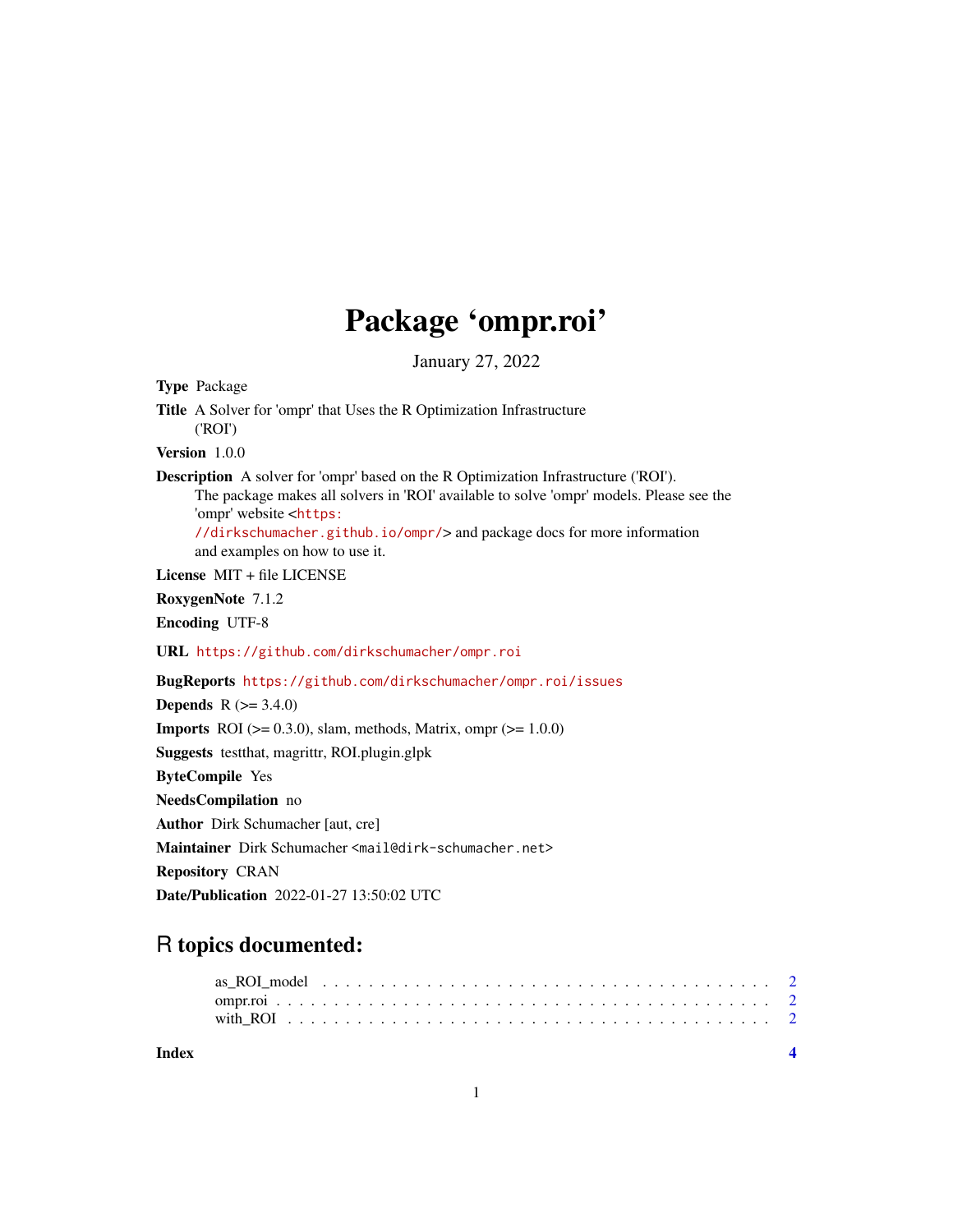<span id="page-1-0"></span>

#### Description

This function can be used to transform an ompr model to a ROI::OP object.

#### Usage

as\_ROI\_model(model)

#### Arguments

model an ompr model

#### Value

an object of S3 class 'ROI::OP'

| ompr.roi |         |  |  |  | A Solver for 'ompr' that Uses the R Optimization Infrastructure |  |
|----------|---------|--|--|--|-----------------------------------------------------------------|--|
|          | ('ROI') |  |  |  |                                                                 |  |

#### Description

A solver for 'ompr' based on the R Optimization Infrastructure ('ROI'). The package makes all solvers in 'ROI' available to solve 'ompr' models. Please see the 'ompr' website <https://dirkschumacher.github.io/ompr> and package docs for examples on how to use it.

with\_ROI *Configures a solver based on 'ROI'*

#### Description

This function makes all solvers in the R package 'ROI' available to solve 'ompr' models.

#### Usage

with\_ROI(solver, ...)

#### Arguments

| solver  | the 'ROI' solver name (character vector of length 1)                             |
|---------|----------------------------------------------------------------------------------|
| $\cdot$ | optional parameters passed to ROI solve                                          |
|         | Note: it does only support column duals. It currently does not export row duals. |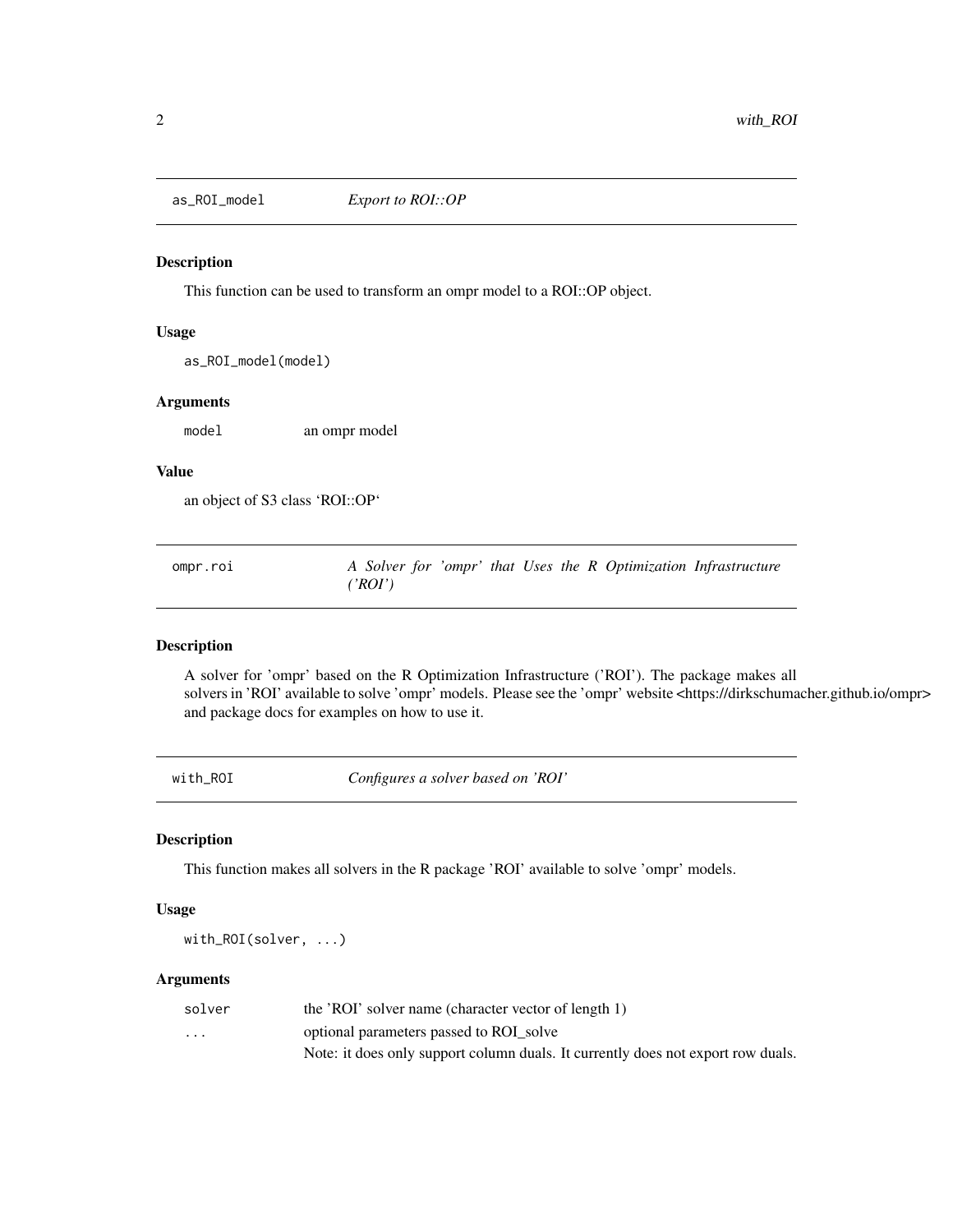#### <span id="page-2-0"></span>with\_ROI 3

#### Value

a function: Model -> Solution that can be used together with [solve\\_model](#page-0-0). You can find ROI's original solver message and status information in <return\_value>\$ROI. The ompr status code is "success" if ROI returns code =  $0$  and is "error" otherwise.

#### References

Kurt Hornik, David Meyer, Florian Schwendinger and Stefan Theussl (2016). ROI: R Optimization Infrastructure. <https://CRAN.R-project.org/package=ROI>

#### Examples

```
## Not run:
library(magrittr)
library(ompr)
library(ROI)
library(ROI.plugin.glpk)
add_variable(MIPModel(), x, type = "continuous") %>%
 set_objective(x, sense = "max") %>%
 add\_constraint(x \leq 5) %>%
 solve_model(with_ROI(solver = "glpk", verbose = TRUE))
```
## End(Not run)